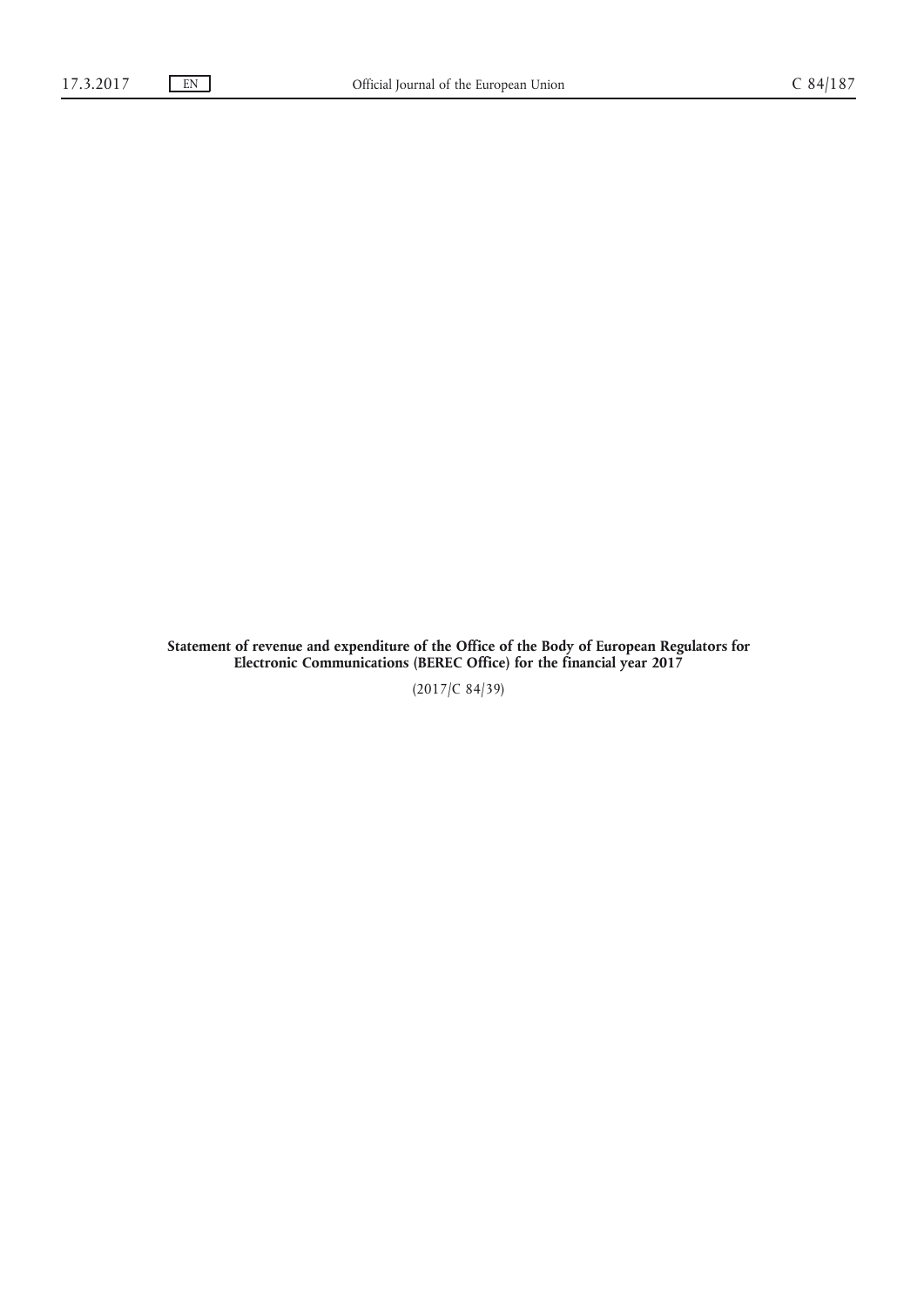## **REVENUE**

| Title<br>Chapter                                                                                                                                                                                                                                                                                            | Heading                                                       | Financial year 2017 | Financial year 2016 | Financial year 2015 |
|-------------------------------------------------------------------------------------------------------------------------------------------------------------------------------------------------------------------------------------------------------------------------------------------------------------|---------------------------------------------------------------|---------------------|---------------------|---------------------|
| $\overline{2}$                                                                                                                                                                                                                                                                                              | <b>EUROPEAN UNION SUBSIDY</b>                                 |                     |                     |                     |
| $2\,0$                                                                                                                                                                                                                                                                                                      | EUROPEAN UNION SUBSIDY                                        | 4 246 000           | 4 246 000           | 3 2 2 6 4 4 8, -    |
|                                                                                                                                                                                                                                                                                                             | Title $2$ - Total                                             | 4 246 000           | 4 246 000           | 3 226 448,-         |
|                                                                                                                                                                                                                                                                                                             |                                                               |                     |                     |                     |
|                                                                                                                                                                                                                                                                                                             |                                                               |                     |                     |                     |
|                                                                                                                                                                                                                                                                                                             |                                                               |                     |                     |                     |
|                                                                                                                                                                                                                                                                                                             |                                                               |                     |                     |                     |
| $\overline{\mathbf{3}}$                                                                                                                                                                                                                                                                                     | EUROPEAN FREE TRADE ASSOCIATION (EFTA)<br><b>CONTRIBUTION</b> |                     |                     |                     |
| 30                                                                                                                                                                                                                                                                                                          | EUROPEAN FREE TRADE ASSOCIATION (EFTA)                        |                     |                     |                     |
|                                                                                                                                                                                                                                                                                                             | CONTRIBUTION                                                  | p.m.                | p.m.                | $0, -$              |
|                                                                                                                                                                                                                                                                                                             | Title $3$ - Total                                             | p.m.                | p.m.                | $0,-$               |
|                                                                                                                                                                                                                                                                                                             |                                                               |                     |                     |                     |
|                                                                                                                                                                                                                                                                                                             |                                                               |                     |                     |                     |
|                                                                                                                                                                                                                                                                                                             |                                                               |                     |                     |                     |
|                                                                                                                                                                                                                                                                                                             |                                                               |                     |                     |                     |
| 4<br>40                                                                                                                                                                                                                                                                                                     | <b>OTHER CONTRIBUTIONS (*)</b><br>OTHER CONTRIBUTIONS (*)     |                     |                     |                     |
|                                                                                                                                                                                                                                                                                                             | Title $4$ – Total                                             | p.m.                | p.m.                | $0,-$               |
|                                                                                                                                                                                                                                                                                                             |                                                               | p.m.                | p.m.                | $0,-$               |
|                                                                                                                                                                                                                                                                                                             |                                                               |                     |                     |                     |
|                                                                                                                                                                                                                                                                                                             |                                                               |                     |                     |                     |
|                                                                                                                                                                                                                                                                                                             |                                                               |                     |                     |                     |
| 5                                                                                                                                                                                                                                                                                                           | <b>ADMINISTRATIVE OPERATIONS</b>                              |                     |                     |                     |
| 50                                                                                                                                                                                                                                                                                                          | ADMINISTRATIVE OPERATIONS                                     | p.m.                | 176                 | $6695 -$            |
|                                                                                                                                                                                                                                                                                                             | Title 5 - Total                                               | p.m.                | 176                 | 6 695,-             |
|                                                                                                                                                                                                                                                                                                             |                                                               |                     |                     |                     |
|                                                                                                                                                                                                                                                                                                             |                                                               |                     |                     |                     |
|                                                                                                                                                                                                                                                                                                             |                                                               |                     |                     |                     |
|                                                                                                                                                                                                                                                                                                             |                                                               |                     |                     |                     |
|                                                                                                                                                                                                                                                                                                             |                                                               |                     |                     |                     |
|                                                                                                                                                                                                                                                                                                             |                                                               |                     |                     |                     |
|                                                                                                                                                                                                                                                                                                             |                                                               |                     |                     |                     |
|                                                                                                                                                                                                                                                                                                             |                                                               |                     |                     |                     |
|                                                                                                                                                                                                                                                                                                             |                                                               |                     |                     |                     |
|                                                                                                                                                                                                                                                                                                             |                                                               |                     |                     |                     |
|                                                                                                                                                                                                                                                                                                             |                                                               |                     |                     |                     |
|                                                                                                                                                                                                                                                                                                             |                                                               |                     |                     |                     |
|                                                                                                                                                                                                                                                                                                             | <b>GRAND TOTAL</b>                                            | 4 246 000           | 4 246 176           | 3 233 143,-         |
| (*) Estimated voluntary contributions from Member States or from their National Regulatory Authorities (NRAs). These contributions shall be used to finance specific items<br>of operational expenditure as defined in an agreement to be concluded between the Office and the Member States of their NRAs. |                                                               |                     |                     |                     |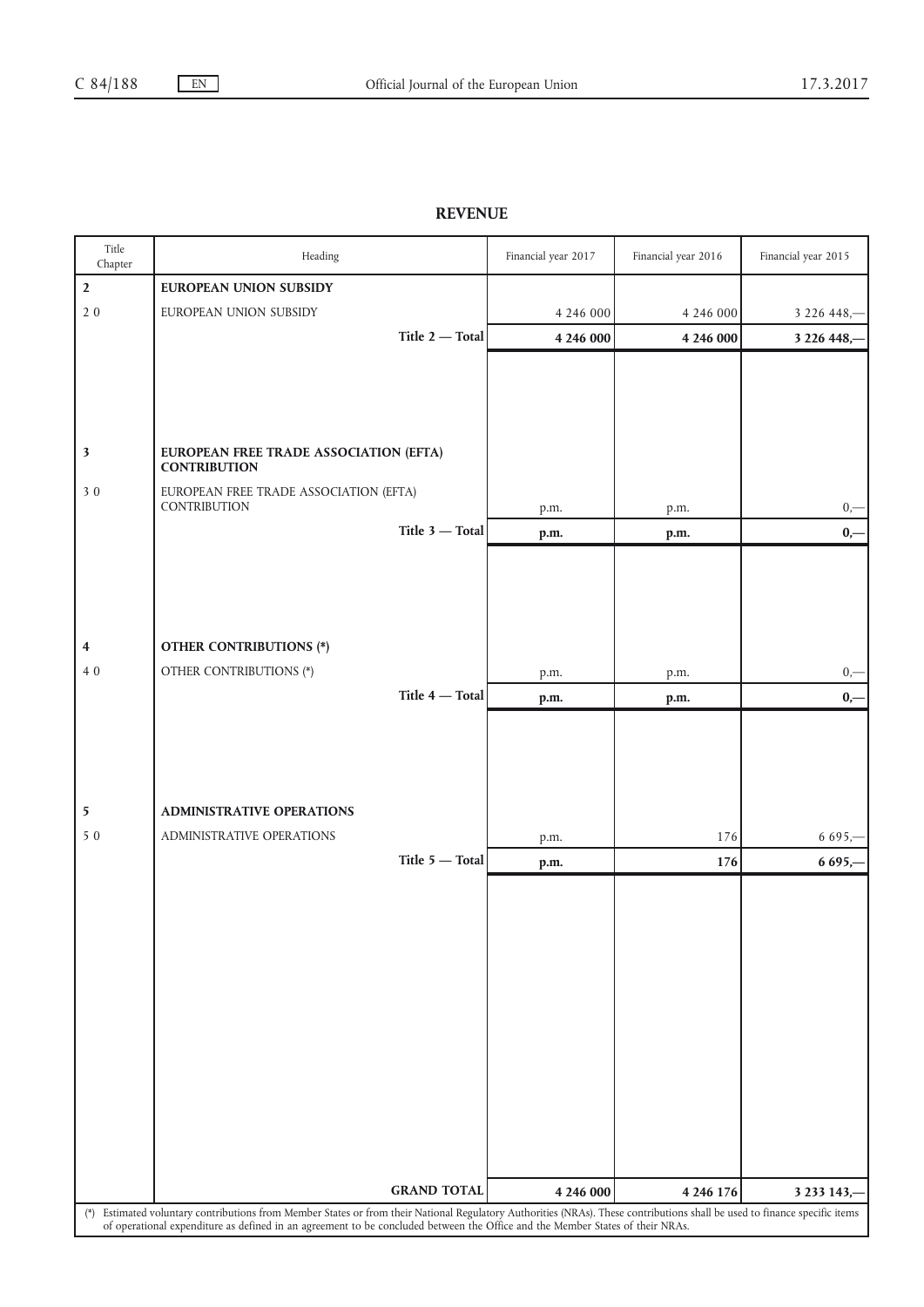## **EXPENDITURE**

| Title<br>Chapter        | Heading                                                                | Appropriations 2017 | Appropriations 2016 | Outturn 2015 |
|-------------------------|------------------------------------------------------------------------|---------------------|---------------------|--------------|
| $\mathbf 1$             | <b>STAFF</b>                                                           |                     |                     |              |
| 11                      | STAFF IN ACTIVE EMPLOYMENT                                             | 1 805 028           | 1 573 781           | $1588622 -$  |
| 1 <sub>2</sub>          | MISCELLANEOUS EXPENDITURE ON STAFF RECRUITMENT<br><b>AND TRANSFER</b>  | 74 095              | 45 824              | $126623 -$   |
| 13                      | MISSIONS AND DUTY TRAVELS                                              | 220 000             | 234 371             | $196568 -$   |
| 14                      | SOCIOMEDICAL SERVICES                                                  | 5 0 0 0             | 5 0 0 0             | $2863 -$     |
| 15                      | <b>TRAININGS</b>                                                       | 76 000              | 84 107              | $39409 -$    |
| 16                      | <b>EXTERNAL SERVICES</b>                                               | 258 000             | 381 168             | $171892 -$   |
| 17                      | REPRESENTATION AND MISCELLANEOUS STAFF COSTS                           | 10 000              | 5 1 4 8             | $0, -$       |
|                         | Title 1 - Total<br>2 448 123<br>2 3 2 9 3 9 9                          |                     | 2 125 977,-         |              |
|                         |                                                                        |                     |                     |              |
|                         |                                                                        |                     |                     |              |
|                         |                                                                        |                     |                     |              |
| $\overline{2}$          | BUILDINGS, EQUIPMENT AND MISCELLANEOUS<br><b>OPERATING EXPENDITURE</b> |                     |                     |              |
| 20                      | RENTAL OF BUILDINGS AND ASSOCIATED COSTS                               | 115 868             | 81 714              | $58747 -$    |
| 21                      | <b>INFORMATION TECHNOLOGY PURCHASES</b>                                | 177 001             | 150 286             | $69016 -$    |
| 2 <sub>2</sub>          | MOVABLE PROPERTY AND ASSOCIATED COSTS                                  | 6 0 5 0             | 9 200               | $6764 -$     |
| 2 <sub>3</sub>          | <b>CURRENT ADMINISTRATIVE EXPENDITURE</b>                              | 67 968              | 106 554             | $24513 -$    |
| 24                      | POSTAGE AND TELECOMMUNICATIONS                                         | 12 500              | 3 0 7 0             | $2243 -$     |
| 2 <sub>5</sub>          | EXPENDITURE ON FORMAL AND OTHER MEETINGS                               | 10 3 2 7            | 11 365              | $10124, -$   |
|                         | Title 2 - Total                                                        | 389 714             | 362 189             | $171407 -$   |
|                         |                                                                        |                     |                     |              |
|                         |                                                                        |                     |                     |              |
|                         |                                                                        |                     |                     |              |
| $\overline{\mathbf{3}}$ | OPERATIONAL EXPENDITURE                                                |                     |                     |              |
| 30                      | SUPPORT TO IMPLEMENTATION OF BEREC WORK                                |                     |                     |              |
|                         | PROGRAMME                                                              | 558 677             | 732 412             | $502326 -$   |
| 31                      | SUPPORT TO BEREC AND NRAS                                              | 849 486             | 822 000             | 426 738,-    |
|                         | Title 3 - Total                                                        | 1 408 163           | 1 554 412           | 929 064,     |
|                         |                                                                        |                     |                     |              |
|                         |                                                                        |                     |                     |              |
|                         |                                                                        |                     |                     |              |
|                         |                                                                        |                     |                     |              |
|                         |                                                                        |                     |                     |              |
|                         |                                                                        |                     |                     |              |
|                         |                                                                        |                     |                     |              |
|                         |                                                                        |                     |                     |              |
|                         |                                                                        |                     |                     |              |
|                         | <b>GRAND TOTAL</b>                                                     | 4 246 000           | 4 246 000           | 3 226 448,-  |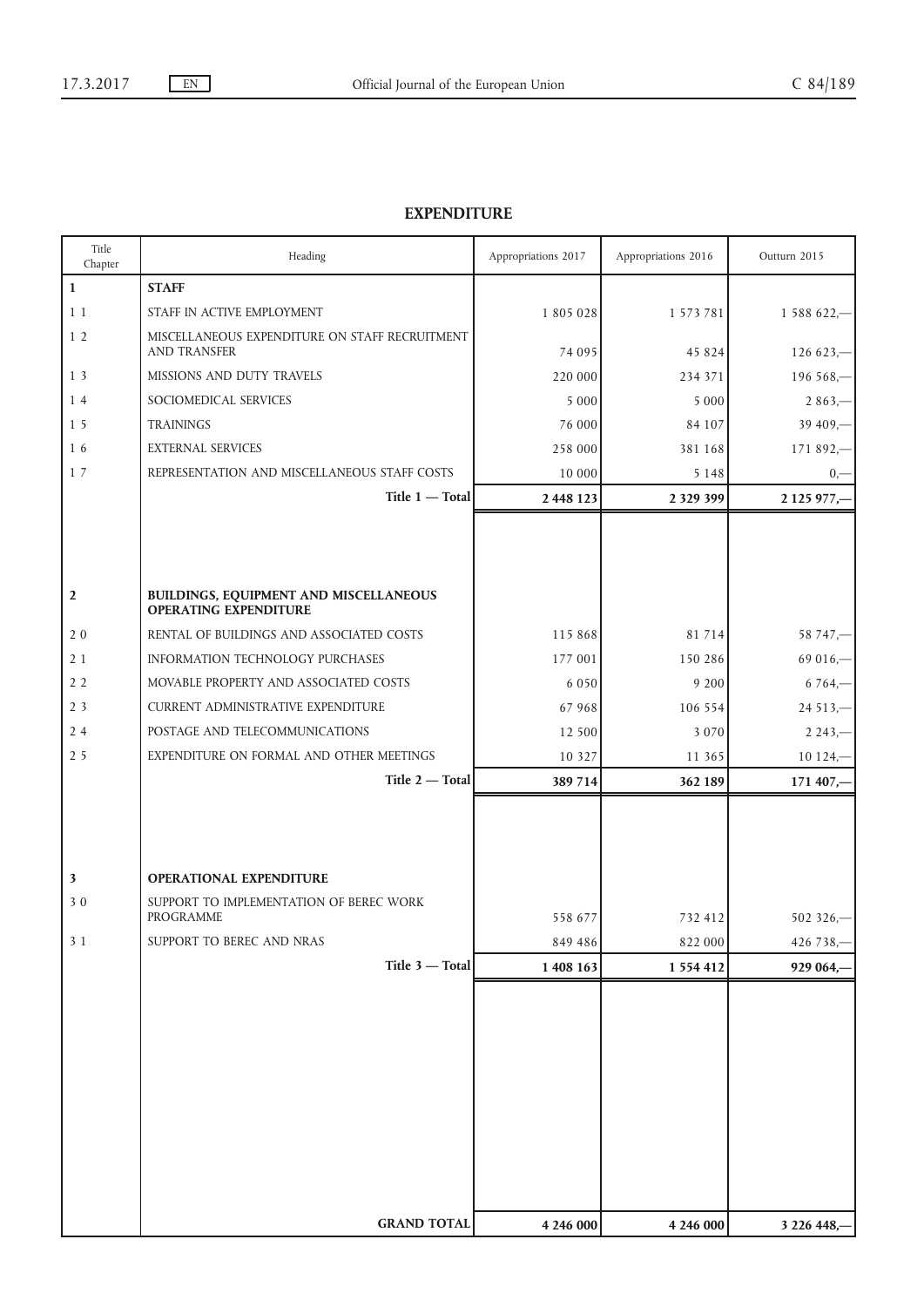## **Establishment plan**

|                          | 2017            |                         | 2016                            |                         | 2015                     |                         |
|--------------------------|-----------------|-------------------------|---------------------------------|-------------------------|--------------------------|-------------------------|
| Function group and grade | Permanent posts | Temporary posts         | Permanent posts                 | Temporary posts         | Permanent posts          | Temporary posts         |
| $\mbox{AD}$ 16           |                 | --                      |                                 |                         |                          |                         |
| AD 15                    |                 |                         |                                 |                         |                          |                         |
| AD 14                    |                 | $\mathbf{1}$            |                                 | $\mathbf{1}$            |                          | $\mathbf{1}$            |
| $AD$ 13                  |                 |                         |                                 |                         |                          |                         |
| AD 12                    |                 |                         |                                 |                         |                          |                         |
| AD 11                    |                 |                         |                                 |                         |                          |                         |
| AD 10                    |                 | $\mathbf{1}$            |                                 | $\,1$                   |                          |                         |
| AD 9                     |                 | $\mathbf{1}$            |                                 | $\mathbf{1}$            |                          | $\overline{2}$          |
| AD 8                     |                 | $\overline{2}$          |                                 | $\overline{2}$          |                          |                         |
| $AD$ 7                   |                 | $\,1$                   |                                 | $\,1$                   |                          | $\mathfrak{Z}$          |
| AD <sub>6</sub>          |                 | $\overline{4}$          |                                 | $\overline{2}$          |                          | $\overline{2}$          |
| AD 5                     |                 | $\,1$                   |                                 | $\overline{\mathbf{3}}$ |                          | $\overline{\mathbf{3}}$ |
| Total AD                 |                 | $11\,$                  |                                 | $11\,$                  | $\overline{\phantom{0}}$ | $11\,$                  |
| <b>AST 11</b>            |                 |                         |                                 |                         |                          |                         |
| AST 10                   |                 |                         |                                 |                         |                          |                         |
| AST 9                    |                 |                         |                                 |                         |                          |                         |
| AST 8                    |                 |                         |                                 |                         |                          |                         |
| AST 7                    |                 |                         |                                 |                         |                          |                         |
| AST 6                    |                 |                         |                                 |                         |                          |                         |
| AST 5                    |                 |                         |                                 |                         |                          |                         |
| AST 4                    |                 | $\overline{\mathbf{3}}$ |                                 | $\sqrt{2}$              |                          | $\overline{2}$          |
| AST 3                    |                 |                         |                                 | $\overline{2}$          |                          | $\overline{2}$          |
| AST <sub>2</sub>         |                 |                         |                                 |                         |                          |                         |
| $\operatorname{AST}$ 1   |                 |                         |                                 |                         |                          |                         |
| Total AST                |                 | $\overline{\mathbf{3}}$ | $\overbrace{\qquad \qquad }^{}$ | $\overline{4}$          |                          | $\overline{4}$          |
| <b>Total</b>             |                 | $14\,$                  |                                 | $15\,$                  |                          | 15                      |
| Grand Total              |                 | $14\,$                  |                                 | $15\,$                  | 15                       |                         |